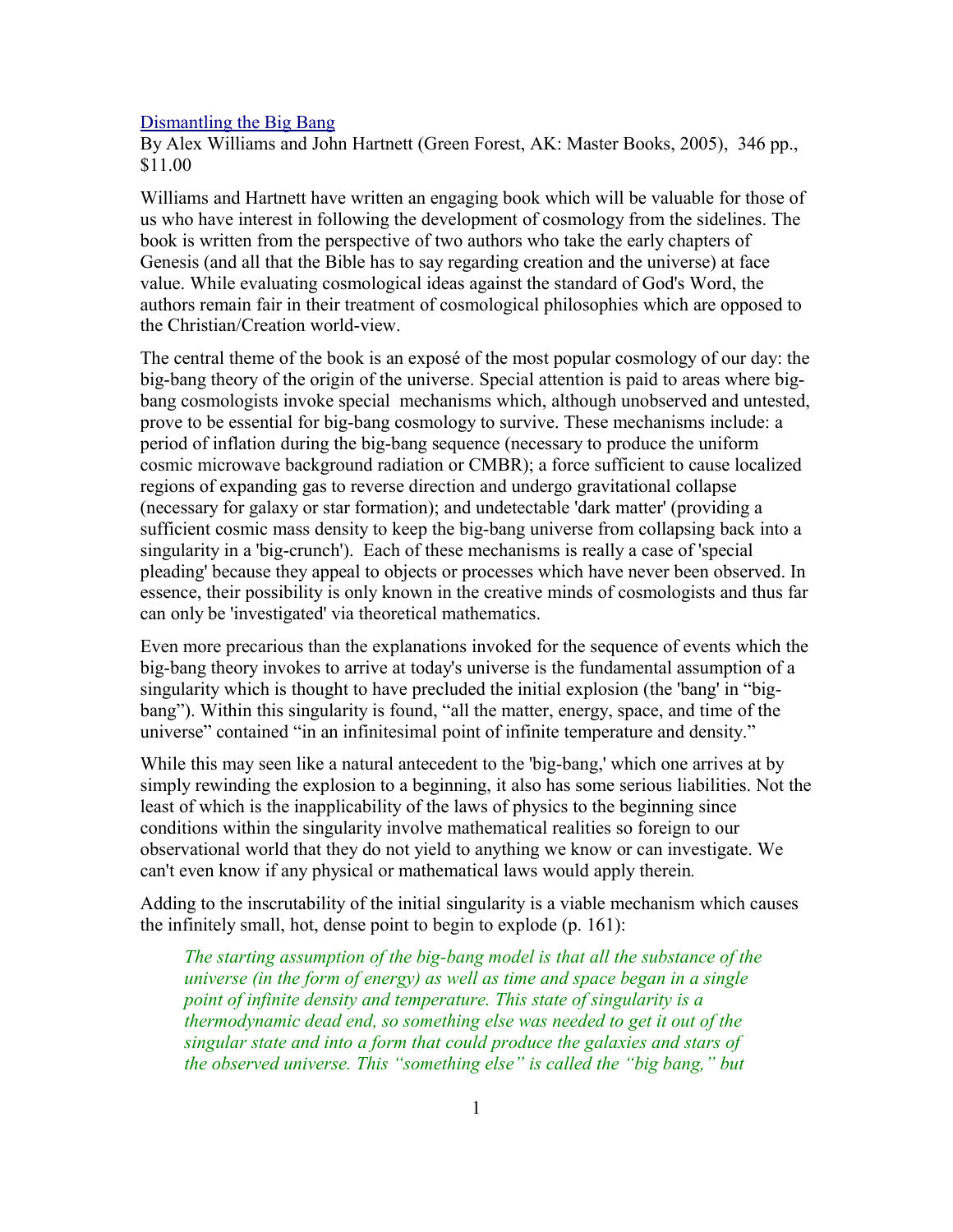*nobody knows what it was—nothing in the known world of physics could have produced it. Physical descriptions of the big-bang model can only begin* after the unknown event has already occurred.

This is not just any 'sloppy' explosion, but an explosion which produces just the right energy of expansion to match the gravitational energy almost perfectly yielding a universe like ours. Not only that, but unlike any other explosion, this explosion must be capable of producing a highly-structured aftermath including carefully balanced (tuned) systems which we see all around us. (This is akin to the problem of producing a complex system such as a 747 jetliner using a 'tornado in a junkyard.') But abundant experience shows that explosions are known to lead to disorder, not increased order.

Williams and Harnett help the reader understand that special pleading made by big-bang cosmology is essentially equivalent to appealing to 'miracles' because of its reliance upon never-before seen or experienced mechanisms. The ironic result is that, although similar to the creationist's resort to God in the beginning, big-bang cosmology appeals to its own set of miracles in the pursuit of what it deems to be 'naturalism'!

A particularly strong point of the book is the way in which it assembles the many liabilities of the big-bang together in one place for the intelligent reader to consider. When combined with other 'anomalous' evidence discussed in the text, such as the measured red-shifts of quasars, it becomes readily apparent that the secular media's loveaffair with the big-bang theory as a workable explanation of origins oversteps observational evidence.

The book does not just restrict itself to discussing the big-bang theory and its many problems. Prior to the detailed treatment of the big-bang, the reader is presented with an interesting 'brief history of cosmology' as well as a survey of cosmological models.

Following the big-bang treatment, the authors explore the implications of Einstein's Relativity in combination with the stretching of the universe upon the measurement of time in relation to a Biblical understanding of the age of the universe. (An more in-depth treatment of this topic can be found in Hartnett's more recent book, "Starlight, Time and the New Physics.")

The book also includes a chapter discussing the Biblical model of the universe and an appendix which explores the consequences which result when the text of the Bible is twisted in an attempt to marry it with popular, but unbiblical cosmologies like the bigbang. Ultimately, our cosmology is our world-view. It forms the basis for our understanding of what we believe, who we are, and why we are here. What we believe about our origins has real theological, social, and political implications which we should acknowledge.

Appendix D contains the text from "An Open Letter to the Scientific Community" which states that scientific progress in the area of cosmology is being hampered by the unwillingness of the scientific establishment to fund or publish studies which evidence problems with the big-bang hypothesis. This unwillingness to consider problems with the big-bang is a strong bias within academia and the popular media and detrimental to those